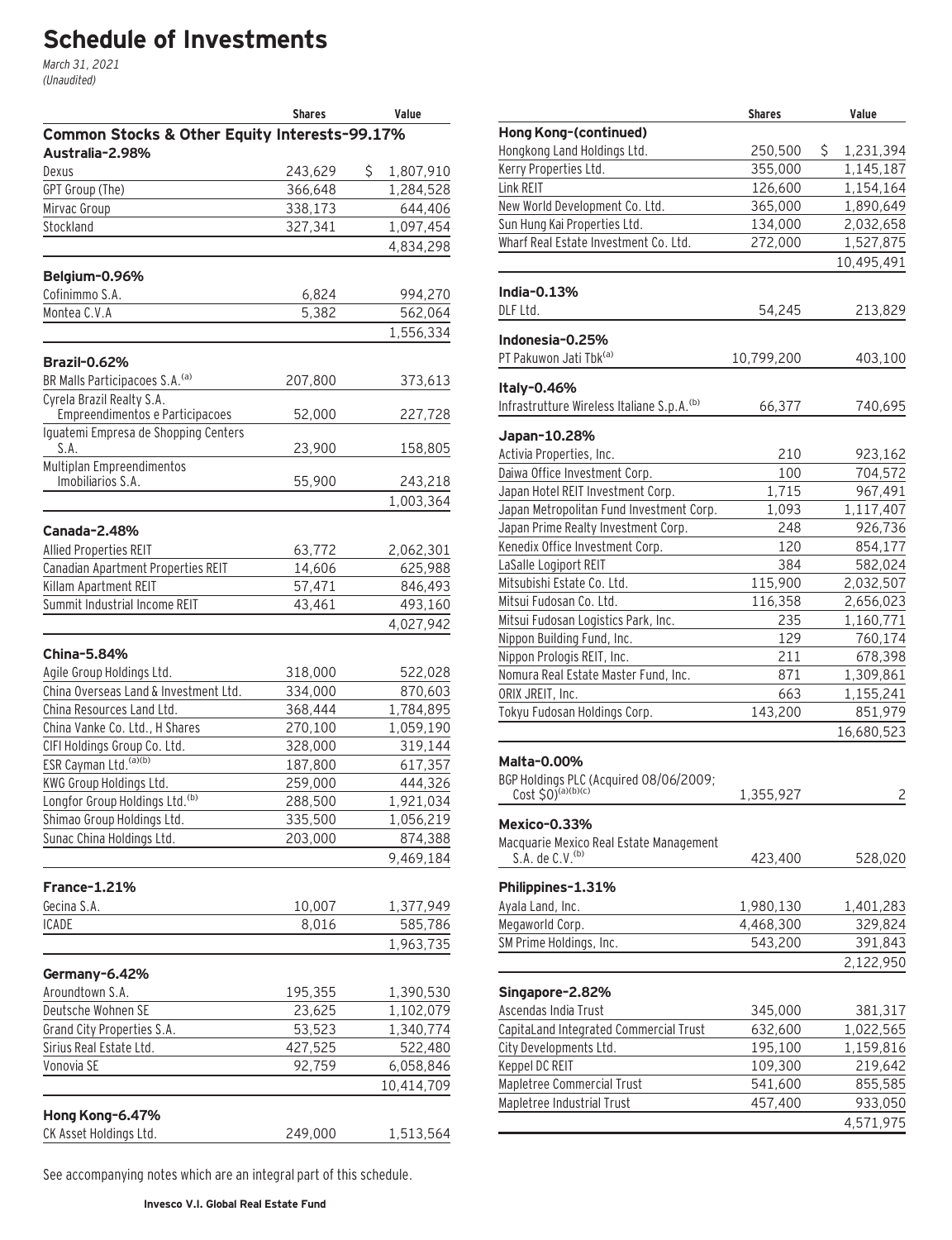|                                         | <b>Shares</b> | Value         |
|-----------------------------------------|---------------|---------------|
| South Africa-0.29%                      |               |               |
| Growthpoint Properties Ltd.             | 522,253       | \$<br>467,097 |
| Spain-1.19%                             |               |               |
| Cellnex Telecom S.A. <sup>(b)</sup>     | 7,917         | 455,904       |
| Merlin Properties SOCIMI S.A.           | 144,134       | 1,472,823     |
|                                         |               | 1,928,727     |
| Sweden-1.39%                            |               |               |
| Fabege AB                               | 69,678        | 939,077       |
| Wihlborgs Fastigheter AB                | 69,643        | 1,320,720     |
|                                         |               | 2,259,797     |
| Thailand-0.66%                          |               |               |
| Central Pattana PCL, Foreign Shares     | 231,200       | 432,132       |
| WHA Corp. PCL, Foreign Shares           | 5,719,300     | 638,523       |
|                                         |               | 1,070,655     |
| United Kingdom-3.18%                    |               |               |
| <b>GCP Student Living PLC</b>           | 233,887       | 499,797       |
| Grainger PLC                            | 163,907       | 602,978       |
| Land Securities Group PLC               | 142,118       | 1,352,554     |
| Segro PLC                               | 59,321        | 766,900       |
| Tritax Big Box REIT PLC                 | 783,403       | 1,938,855     |
|                                         |               | 5,161,084     |
| United States-49.90%                    |               |               |
| American Homes 4 Rent, Class A          | 6,630         | 221,044       |
| Apple Hospitality REIT, Inc.            | 104,599       | 1,524,007     |
| AvalonBay Communities, Inc.             | 30,355        | 5,600,801     |
| Boston Properties, Inc.                 | 12,359        | 1,251,472     |
| <b>Brandywine Realty Trust</b>          | 45,605        | 588,761       |
| Brixmor Property Group, Inc.            | 69,354        | 1,403,031     |
| Columbia Property Trust, Inc.           | 119,410       | 2,041,911     |
| CubeSmart                               | 26,625        | 1,007,224     |
| CyrusOne, Inc.                          | 33,391        | 2,261,239     |
| DiamondRock Hospitality Co. (a)         | 170,723       | 1,758,447     |
| Digital Realty Trust, Inc.              | 15,529        | 2,187,104     |
| Duke Realty Corp.                       | 62,863        | 2,635,846     |
| Essential Properties Realty Trust, Inc. | 25,582        | 584,037       |
| Extra Space Storage, Inc.               | 27,538        | 3,650,162     |
| First Industrial Realty Trust, Inc.     | 34,882        | 1,597,247     |
| Highwoods Properties, Inc.              | 19,739        | 847,593       |

Investment Abbreviations:

REIT – Real Estate Investment Trust

|                                              | <b>Shares</b> | Value           |
|----------------------------------------------|---------------|-----------------|
| <b>United States-(continued)</b>             |               |                 |
| Host Hotels & Resorts, Inc.                  | 79,725        | \$<br>1,343,366 |
| Invitation Homes, Inc.                       | 121,227       | 3,878,052       |
| <b>JBG SMITH Properties</b>                  | 26,200        | 832,898         |
| Kilroy Realty Corp.                          | 12,455        | 817,422         |
| Life Storage, Inc.                           | 11,508        | 989,113         |
| Mid-America Apartment Communities, Inc.      | 14,460        | 2,087,446       |
| NETSTREIT Corp.                              | 18,131        | 335,242         |
| Omega Healthcare Investors, Inc.             | 16,813        | 615,860         |
| Prologis, Inc.                               | 65,000        | 6,890,000       |
| <b>Public Storage</b>                        | 8,899         | 2,195,917       |
| QTS Realty Trust, Inc., Class A              | 17,004        | 1,054,928       |
| Regency Centers Corp.                        | 19,087        | 1,082,424       |
| Retail Opportunity Investments Corp.         | 60,594        | 961,627         |
| Rexford Industrial Realty, Inc.              | 52,504        | 2,646,202       |
| RLJ Lodging Trust                            | 71,842        | 1,112,114       |
| Simon Property Group, Inc.                   | 38,562        | 4,387,199       |
| SITE Centers Corp.                           | 127,953       | 1,735,043       |
| Sunstone Hotel Investors, Inc.               | 96,196        | 1,198,602       |
| UDR, Inc.                                    | 123,847       | 5,431,929       |
| Urban Edge Properties                        | 112,514       | 1,858,731       |
| Ventas, Inc.                                 | 53,916        | 2,875,879       |
| Vornado Realty Trust                         | 24,996        | 1,134,568       |
| Welltower, Inc.                              | 73,780        | 5,284,861       |
| Xenia Hotels & Resorts, Inc.                 | 53,347        | 1,040,266       |
|                                              |               | 80,949,615      |
| Total Common Stocks & Other Equity Interests |               |                 |

### **Money Market Funds–0.84%**

| Invesco Government & Agency Portfolio,<br>Institutional Class, 0.03% <sup>(d)(e)</sup> | 468,554   | 468,554       |
|----------------------------------------------------------------------------------------|-----------|---------------|
|                                                                                        |           |               |
| Invesco Liquid Assets Portfolio, Institutional<br>Class, 0.01% <sup>(d)(e)</sup>       | 360,610   | 360,754       |
|                                                                                        |           |               |
| Invesco Treasury Portfolio, Institutional<br>Class, 0.01% <sup>(d)(e)</sup>            | 535,490   | 535,490       |
| Total Money Market Funds (Cost \$1,364,785)                                            | 1,364,798 |               |
| TOTAL INVESTMENTS IN SECURITIES-100.01%                                                |           |               |
| (Cost \$142,267,231)                                                                   |           | 162,227,924   |
| OTHER ASSETS LESS LIABILITIES-(0.01)%                                                  |           | (19, 878)     |
| NET ASSETS-100.00%                                                                     |           | \$162,208,046 |
|                                                                                        |           |               |

(Cost \$140,902,446) 160,863,126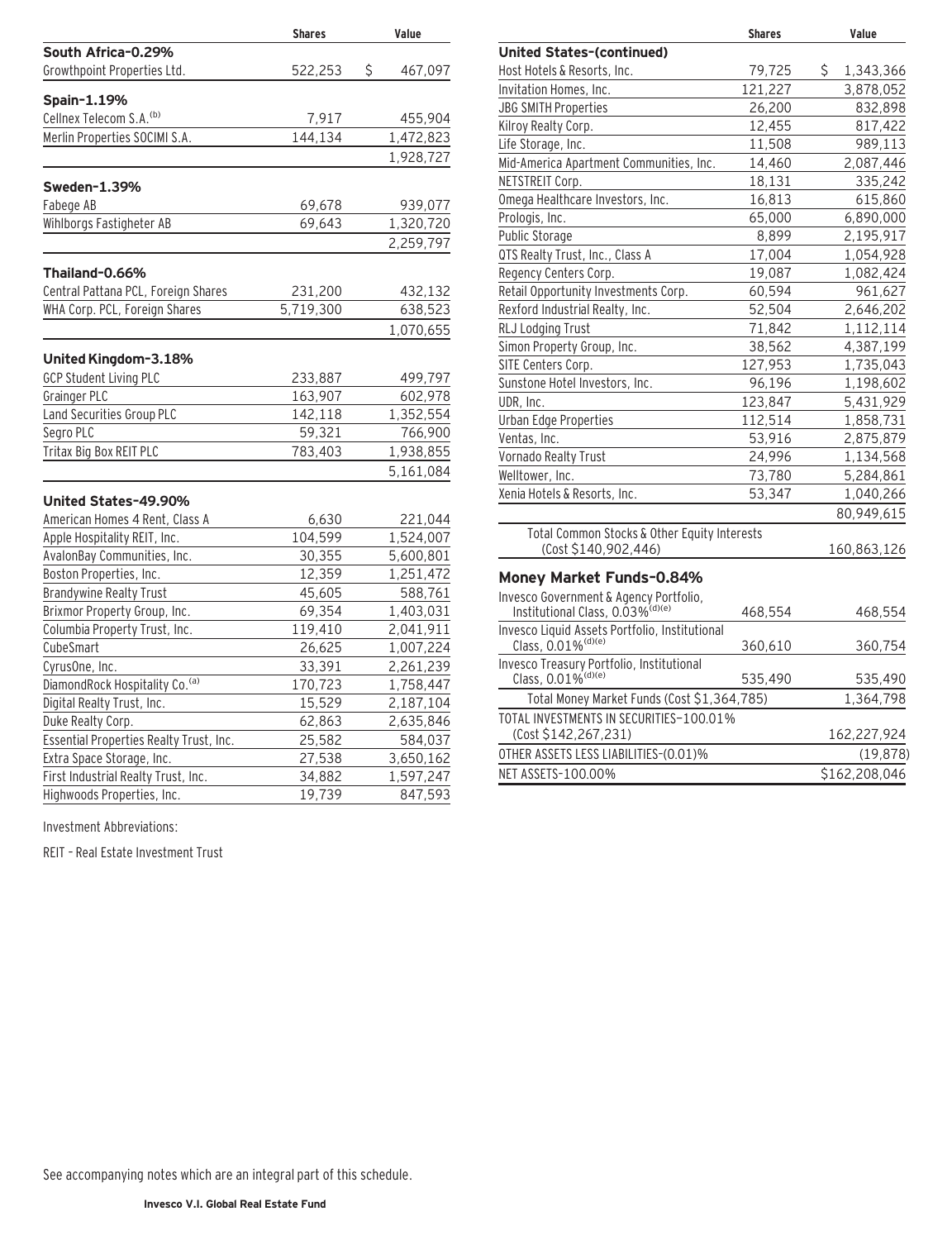Notes to Schedule of Investments:

- $\frac{1}{100}$  Non-income producing security.<br>(b) Security purchased or received in
- Security purchased or received in a transaction exempt from registration under the Securities Act of 1933, as amended (the "1933 Act"). The security may be resold pursuant to an exemption from registration under the 1933 Act, typically to qualified institutional buyers. The aggregate value of these securities at March 31, 2021 was \$4,263,012, which represented 2.63% of the Fund's Net Assets.
- <sup>(c)</sup> Security valued using significant unobservable inputs (Level 3). See Note 1.<br>(d) Affiliated issuer. The issuer and/or the Fund is a wholly-owned subsidiary of
- Affiliated issuer. The issuer and/or the Fund is a wholly-owned subsidiary of Invesco Ltd., or is affiliated by having an investment adviser that is under common control of Invesco Ltd. The table below shows the Fund's transactions in, and earnings from, its investments in affiliates for the three months ended March 31, 2021.

|                                                               | Value<br>December 31, 2020 | <b>Purchases</b><br>at Cost | <b>Proceeds</b><br>from Sales | Change in<br>Unrealized<br>Appreciation | Realized<br>Gain | Value<br>March 31, 2021 | Dividend Income |
|---------------------------------------------------------------|----------------------------|-----------------------------|-------------------------------|-----------------------------------------|------------------|-------------------------|-----------------|
| <b>Investments in Affiliated Money Market Funds:</b>          |                            |                             |                               |                                         |                  |                         |                 |
| Invesco Government & Agency Portfolio, Institutional<br>Class | 801.050                    | \$2,147,972                 | S(2.480.468)                  |                                         | S -              | 468.554                 | \$32            |
| Invesco Liquid Assets Portfolio, Institutional Class          | 598.192                    | 1.534.266                   | (1.771.763)                   | 54                                      |                  | 360.754                 | 27              |
| Invesco Treasury Portfolio, Institutional Class               | 915.486                    | 2.454.825                   | (2,834,821)                   |                                         |                  | 535.490                 | 12              |
| Total                                                         | \$2,314,728                | \$6.137.063                 | S(7.087.052)                  | \$54                                    | \$5              | \$1.364.798             | \$71            |

(e) The rate shown is the 7-day SEC standardized yield as of March 31, 2021.

The valuation policy and a listing of other significant accounting policies are available in the most recent shareholder report.